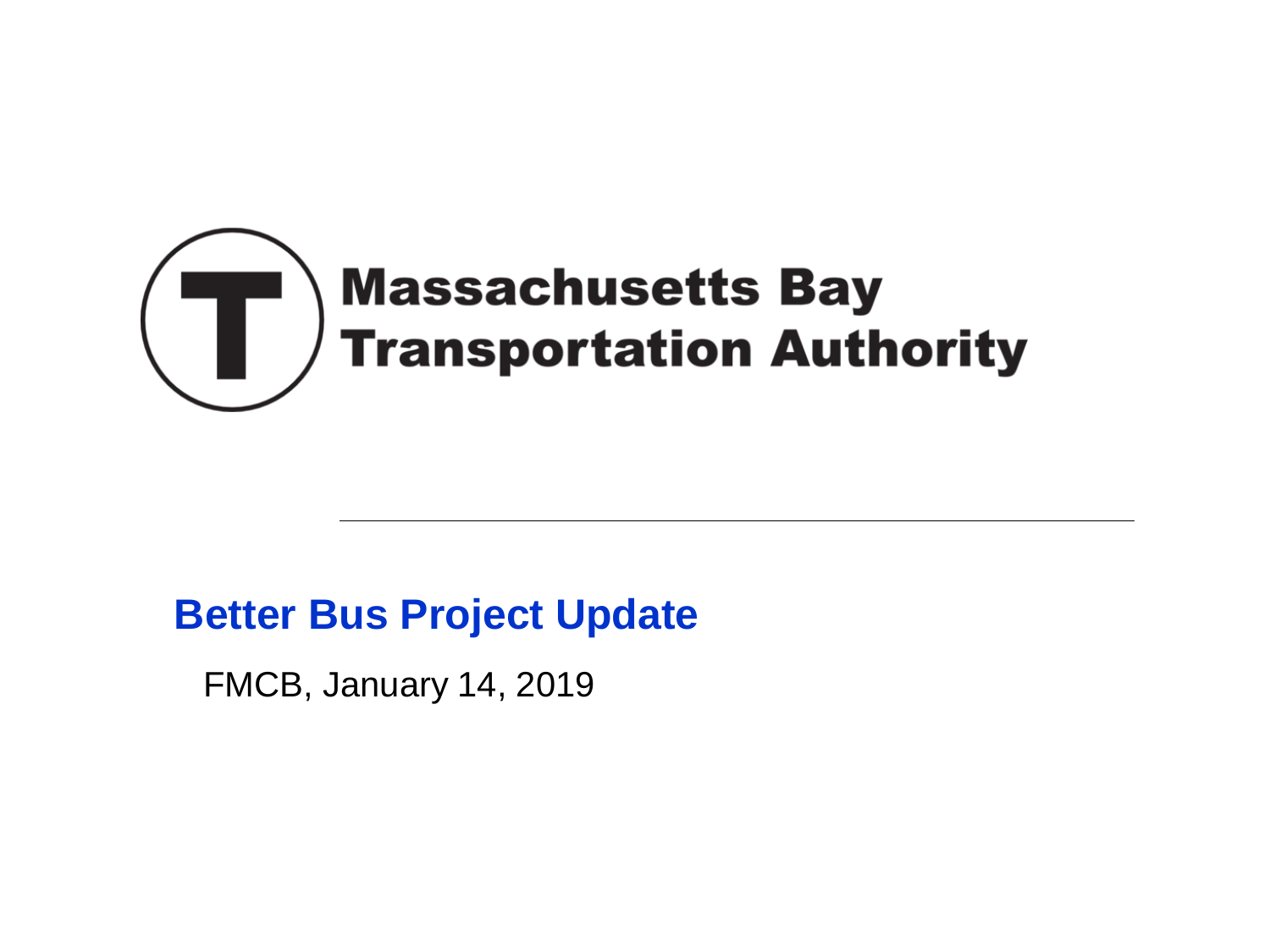# **Overview**

This presentation will update the Board on the Better Bus Project work plan including the timeline release of Near-term proposals to improve bus routes across the system and the public engagement strategy through winter/spring 2019. The Project Team welcomes the Board's feedback on this plan.

Better Bus Project Process Map: Update

System-wide impacts of Near-term proposals package

Public Engagement

- Strategies
- Timeline

Near-term proposal example

Key Next Steps - Decisions and Implementation Timelines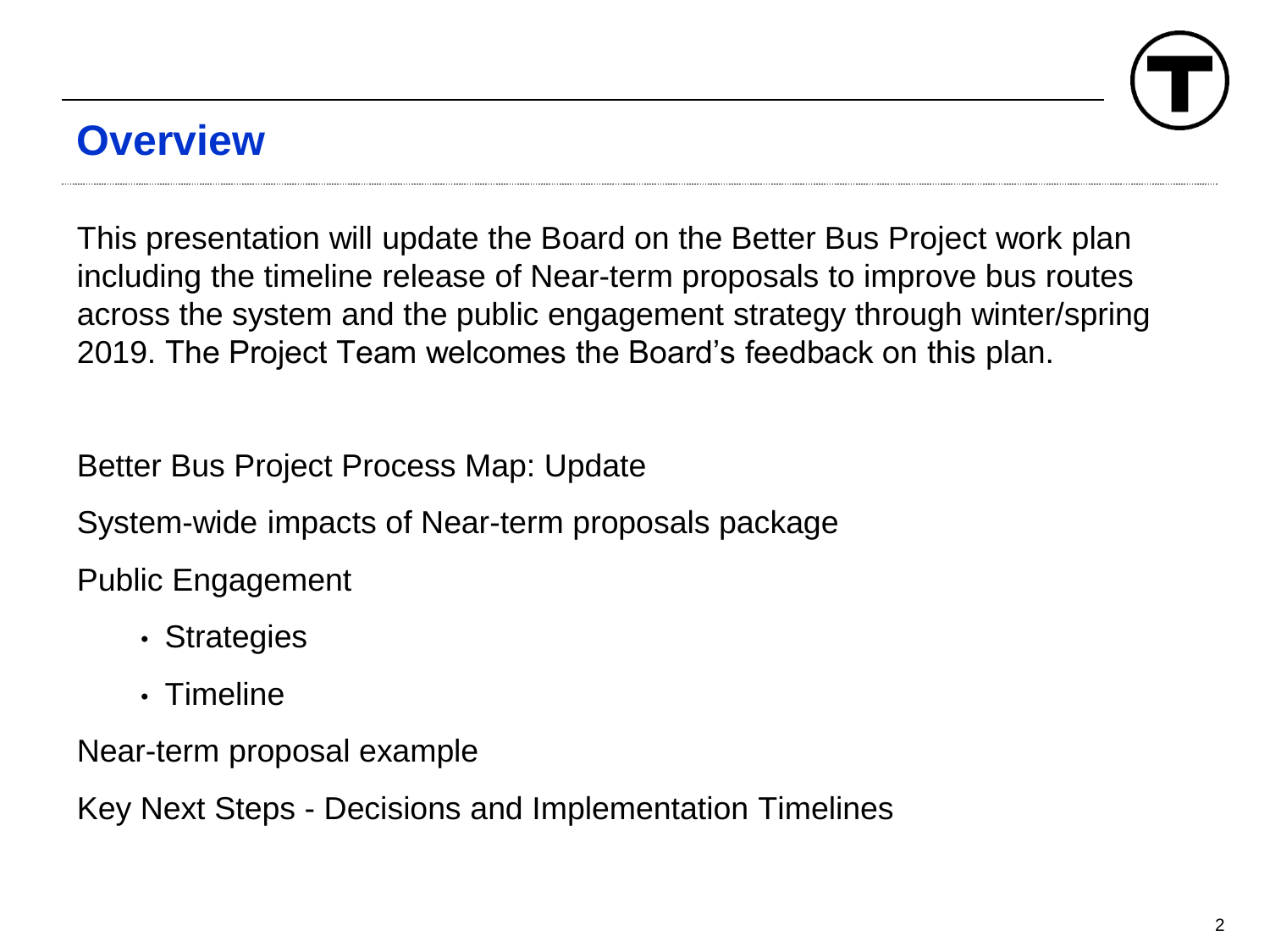

# **Better Bus Project Process Map: Update**

|                         | <b>Continuous</b><br><b>Change</b>                                                                                                                                                                                                                                                                                                                                                 | <b>Analysis</b>                                                                                                                                                                                                                                                 | <b>Proposed</b><br>Near-term<br><b>Changes</b>                                                                                                                                                                                                                                                                                     | <b>Multi-year</b><br><b>Investment</b><br><b>Strategy</b>                                                                                                                                                                                               | <b>Future</b><br><b>Network</b><br><b>Redesign</b>                      |
|-------------------------|------------------------------------------------------------------------------------------------------------------------------------------------------------------------------------------------------------------------------------------------------------------------------------------------------------------------------------------------------------------------------------|-----------------------------------------------------------------------------------------------------------------------------------------------------------------------------------------------------------------------------------------------------------------|------------------------------------------------------------------------------------------------------------------------------------------------------------------------------------------------------------------------------------------------------------------------------------------------------------------------------------|---------------------------------------------------------------------------------------------------------------------------------------------------------------------------------------------------------------------------------------------------------|-------------------------------------------------------------------------|
|                         | Phase 1                                                                                                                                                                                                                                                                                                                                                                            | <b>Phase 2</b>                                                                                                                                                                                                                                                  | Phase 3                                                                                                                                                                                                                                                                                                                            | Phase 4                                                                                                                                                                                                                                                 | Phase 5                                                                 |
| <b>Products/Actions</b> | $\checkmark$ Early Morning<br><b>Pilot</b><br>$\checkmark$ Late Night Pilot<br>$\checkmark$ SL3 Service<br>Expansion<br>$\checkmark$ Dedicated Bus<br>Lanes<br>$\checkmark$ Transit Signal<br>Prioritization<br>$\checkmark$ Signal<br>Optimization<br>$\checkmark$ Addition<br><b>Resources</b><br>$\checkmark$ Dropped Trip<br><b>Task Force</b><br>$\checkmark$ Quarterly Goals | $\checkmark$ 1 <sup>nd</sup> Round<br>Public/<br>Stakeholder/Ope<br>rator Outreach<br>$\checkmark$ Review existing<br>service<br>Jan 28: Release<br>$\bullet$<br>State of the<br><b>System Report</b><br>Jan 28: Release<br>$\bullet$<br><b>Market Analysis</b> | • Ongoing:<br>Municipal and<br><b>State Officials</b><br>Outreach<br>· Jan 28: Release<br>near-term service<br>proposals<br>• Jan 28 to Mar 13:<br>2 <sup>nd</sup> Round Public/<br>Stakeholder<br>Outreach<br>• Apr: FMCB Vote:<br>Go/No-Go<br>• Early-May: Build<br>new schedules &<br>routes<br>$\cdot$ Fall:<br>Implementation | · Jan 28: Release<br><b>Route Profiles</b><br>• Feb: Discuss<br>Multi-year<br>Investment<br>Strategies for<br><b>FY20</b><br>• Mar: Finalize<br>FY20 resource<br>request<br>• Apr: Selection of<br>FY20 investment<br>level by the FMCB<br><b>Board</b> | $\sqrt{ }$ Nov: RFP posted<br>Jan/Feb:<br>$\bullet$<br>Consultant award |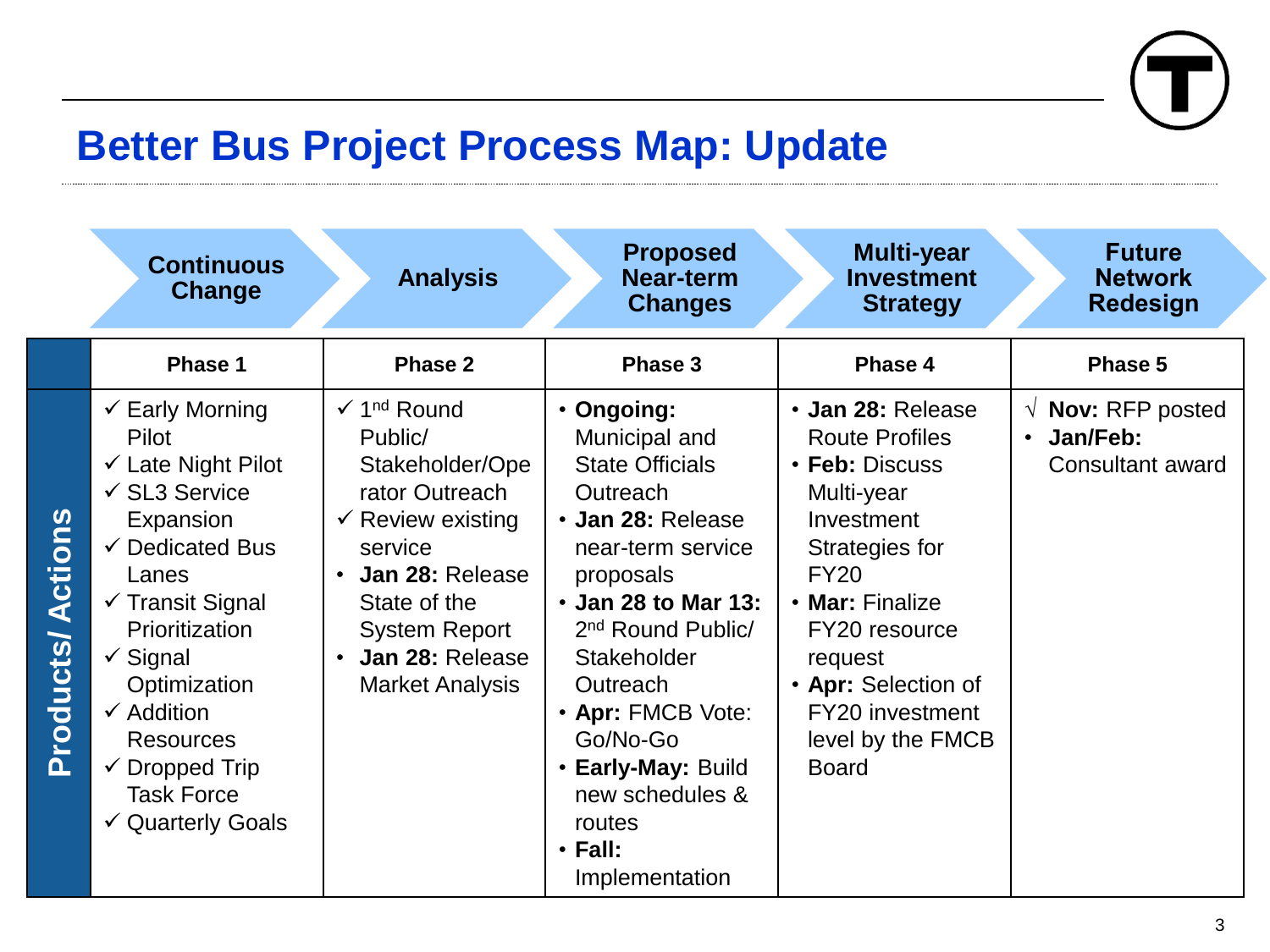

# **Proposed Near-term Changes: Principles for Change**

#### **Combine Similar Services**

Combine routes that serve the same areas in slightly different ways to create a more reliable and frequent service that's easier for our customers to use.

#### **Minimize Route Variations**

Reduce route variations that create customer confusion, serve few people, and do not impact vulnerable populations who do not have other alternatives. This creates faster and more reliable service for customers that's easier to understand.

#### **Shorten Unproductive Sections**

Many routes are very long with sections that have little to no ridership, or have other service options. By shortening routes, we provide customers on the remaining service with increased frequency and reliability.

#### **Straighten Routes**

The less a bus needs to turn or deviate from a straight path, the faster it will travel. This makes bus routes easier to understand while also provide faster and more reliable service for our customers.

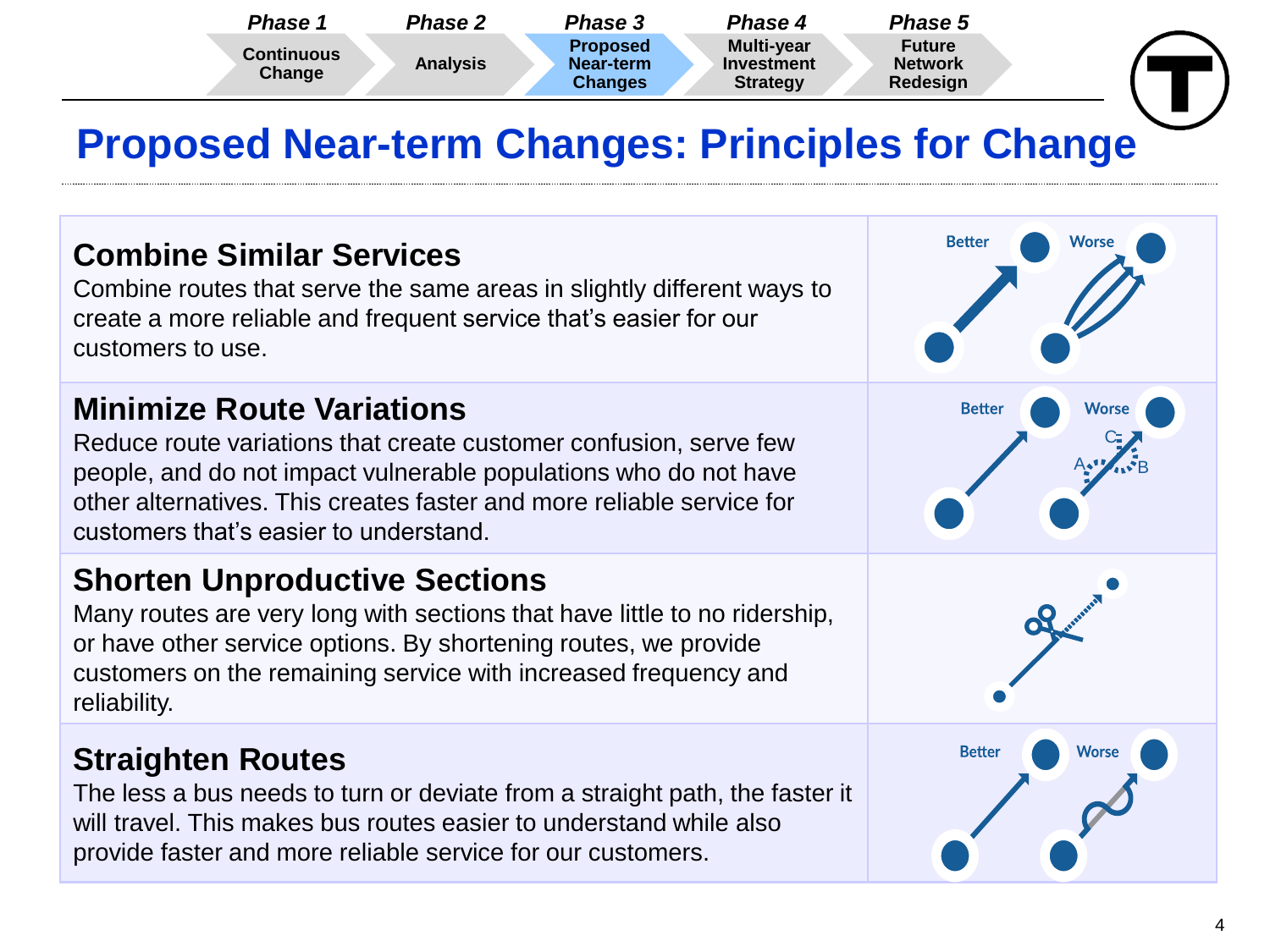

# **Proposed Near-term Changes: Total Impact**

- **47 proposals** that affect 63 of our 180 routes across ~35 communities
- **2,000 passenger hours saved each weekday**, or 509,000 weekday hours a year
- **8,000 new bus rides every weekday**, or over 2 million new rides a year
- **At least 30,000-45,000 of weekday bus riders positively affected** by these proposals
	- 14,000 of weekday bus riders will have a **faster trip**
	- 32,500 of weekday bus riders will have a **shorter wait time**
- **A small subset of riders will be inconvenienced** by these proposals
	- 786 of weekday bus riders will be further than  $\frac{1}{2}$  mile from bus or other MBTA transit service
	- 3,000 of weekday bus riders will have to transfer who didn't before
- *All proposals will be available online January 28th at mbta.com/betterbus*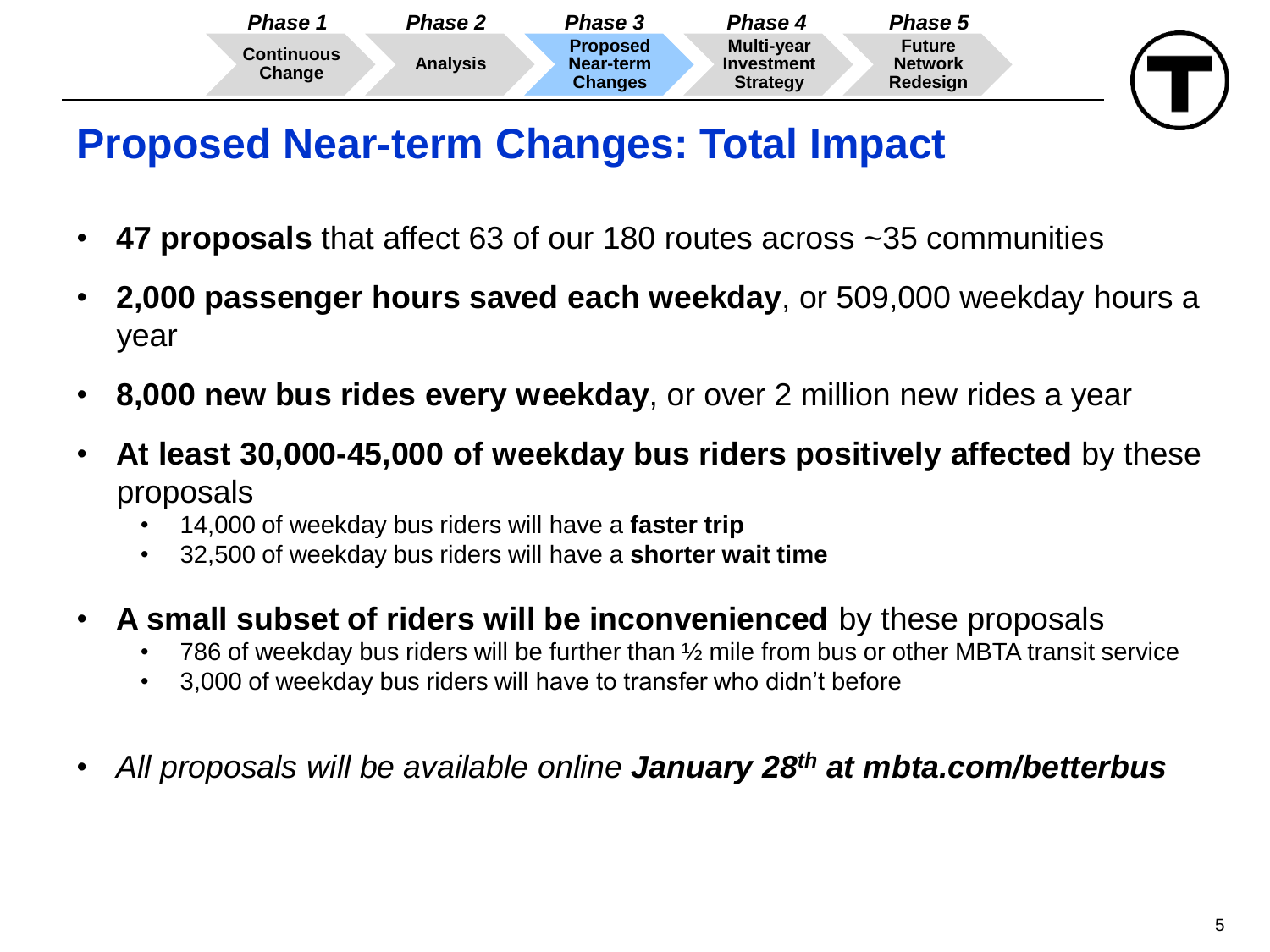

# **Example Proposal: Route 1 and CT1**

#### **Current-state challenge with existing Route 1 and CT1:**

• Routes duplicate each other far more than they complement each other

#### **Proposed changes to take effect September 2019:**

- Combine CT1 with Route 1, using CT1 resources to provide more reliable Route 1 service
- Simplify Harvard Square loop

#### **Projected impact:**

- Shorter wait times, more reliable and faster service
- 20 passenger hours saved each weekday

#### **Trade-offs:**

- Boston Medical Center access only on west side (Mass Ave)
- Longer walk across Harvard Square



Route 1 Harvard/Holyoke Street - Dudley Station

Route CT1 Central Square, Cambridge - BU Medical Campus/BMC

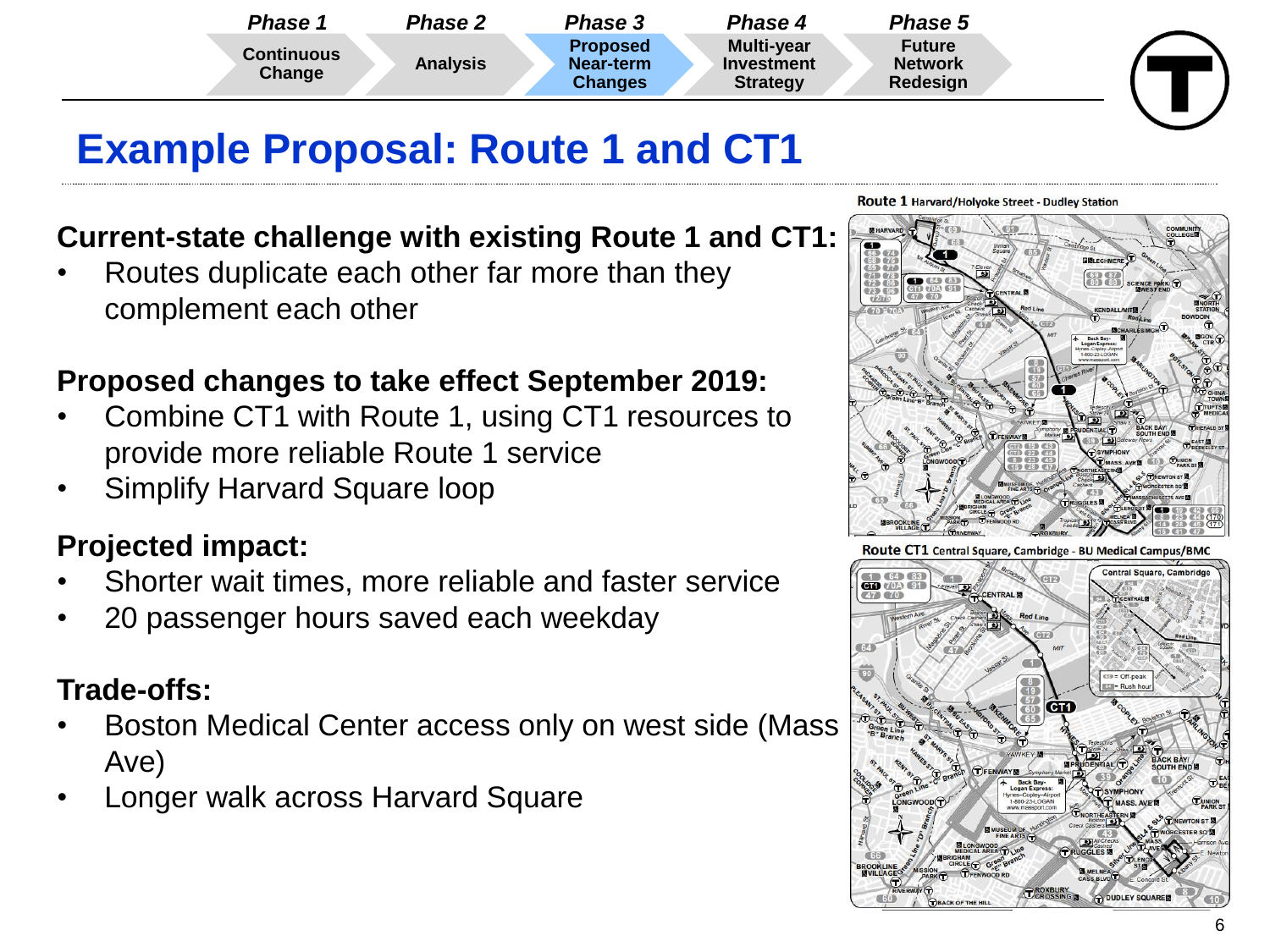

# **Example Proposal: How we are communicating proposals**



*All proposals will be available online on January 28th at: mbta.com/betterbus*

#### **FRONT PAGE:**

**1** Description of proposed change

2 Aggregated customer impact

**3** Visualization of proposed change

#### **BACK PAGE:**

- **4**
	- Why we believe in these changes and who is impacted

• Trade-offs **5**

**6** Where to get more information, access to translated versions, and provide feedback online



<sup>T</sup> Massachusetts Bay<br>Transportation Author

**Bus** 

Project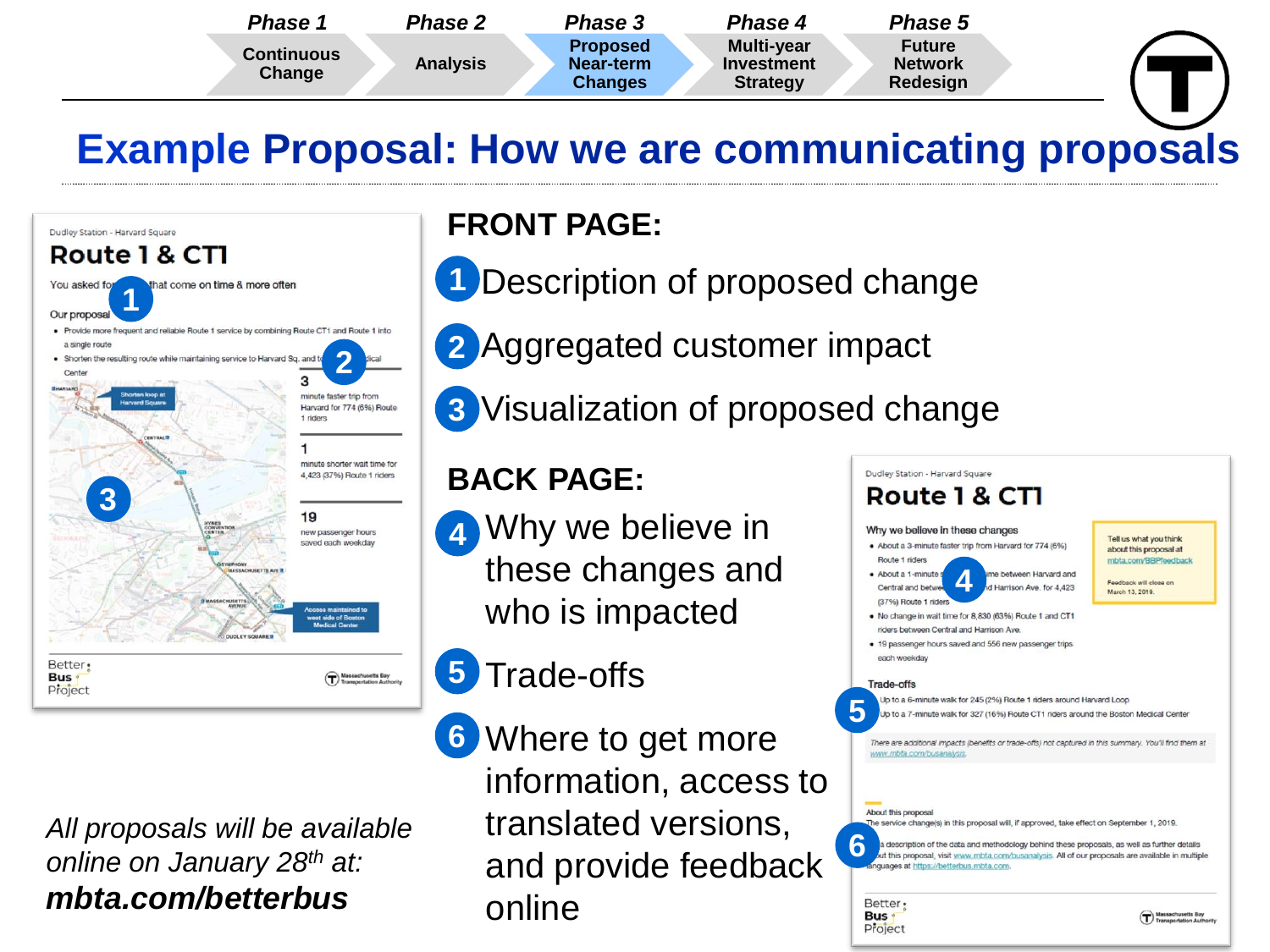| <b>Multi-year</b><br><b>Future</b><br><b>Proposed</b><br><b>Continuous</b><br><b>Analysis</b><br><b>Network</b><br>Near-term<br>Investment<br>Change<br>Redesign<br><b>Changes</b><br><b>Strategy</b> | <b>Phase 1</b> | Phase 2 | Phase 3 | Phase 4 | <b>Phase 5</b> |
|-------------------------------------------------------------------------------------------------------------------------------------------------------------------------------------------------------|----------------|---------|---------|---------|----------------|
|                                                                                                                                                                                                       |                |         |         |         |                |

## **Public Engagement Strategies**

## **Website** Feedback

**www.mbta.com/betterbus**

## Advertising Campaign

Digital and print methods

### **Neighborhood Briefings**

Co-host briefings with municipalities or community groups

#### **Community Meetings**

Held near busiest bus hubs in the system

### Open Houses

Meet riders where they already are

## Street Teams

One-on-one engagement Promote other outreach events

All feedback aggregated and used to develop final proposed package for April FMCB vote

## **Stakeholder** Workshop

Meeting with transportation advocates

## **Municipal** Engagement

Staff-to-staff engagement

## **Operator Feedback**

Monthly listening sessions with bus operators

*All proposals will be available online on January 28th at: mbta.com/betterbus*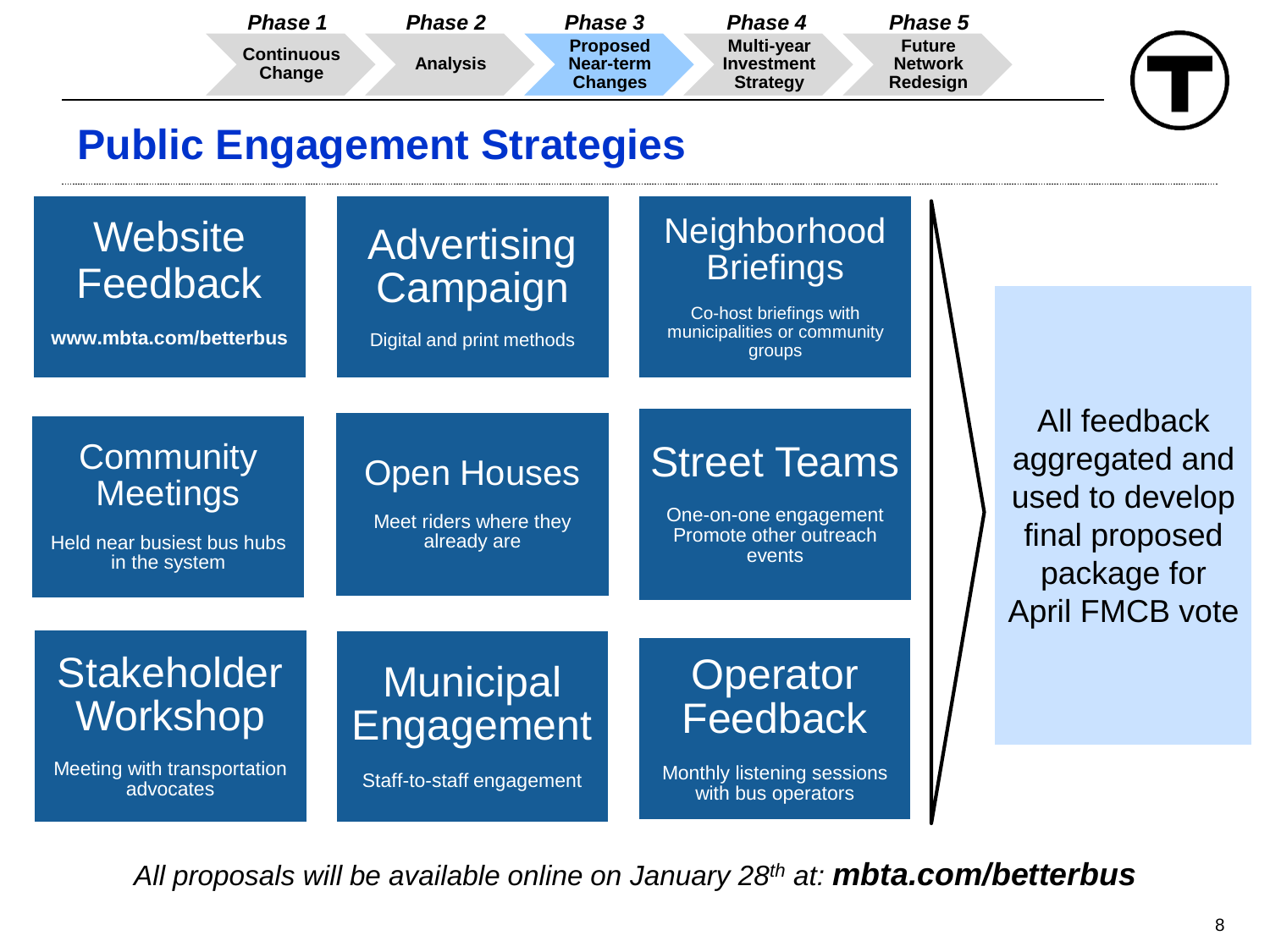| Phase 1                     | Phase 2         | Phase 3                                 | Phase 4                                            | <b>Phase 5</b>                              |  |
|-----------------------------|-----------------|-----------------------------------------|----------------------------------------------------|---------------------------------------------|--|
| <b>Continuous</b><br>Change | <b>Analysis</b> | <b>Proposed</b><br>Near-term<br>Changes | <b>Multi-year</b><br>Investment<br><b>Strategy</b> | <b>Future</b><br><b>Network</b><br>Redesign |  |

## **Public Engagement Timeline** *(tentative***)**

|                                                         | <b>Street Teams</b><br>(6)                                              | <b>Open Houses</b><br>(7)                       | <b>Community Meetings</b><br>(6) |  |  |
|---------------------------------------------------------|-------------------------------------------------------------------------|-------------------------------------------------|----------------------------------|--|--|
| Week of Jan. 28                                         | Andrew                                                                  | Boston City Hall Plaza, 1/31<br>Haymarket, 1/31 | Roxbury (Dudley), TBD            |  |  |
| Week of Feb. 4                                          | <b>Maverick</b>                                                         | Wonderland, 2/5                                 | Lynn, 2/7                        |  |  |
| Week of Feb. 11                                         | <b>Central Square</b>                                                   | Ashmont, 2/13                                   | Watertown Square, 2/12           |  |  |
| Week of Feb. 18                                         | Kenmore                                                                 | Sullivan, 2/19                                  | Quincy Center, 2/20              |  |  |
| Week of Feb. 25                                         | <b>Ruggles</b>                                                          | Forest Hills, 2/27                              | Cambridge (Harvard), 2/26        |  |  |
| Week of Mar. 4                                          | Oak Grove                                                               | Malden Center, 3/4                              | Downtown Boston, TBD             |  |  |
| <b>Add'l Community</b><br><b>Briefings Planned for:</b> | Newton, Everett, West Roxbury, Somerville, West Broadway (South Boston) |                                                 |                                  |  |  |

*All proposals will be available online on January 28th at: mbta.com/betterbus*